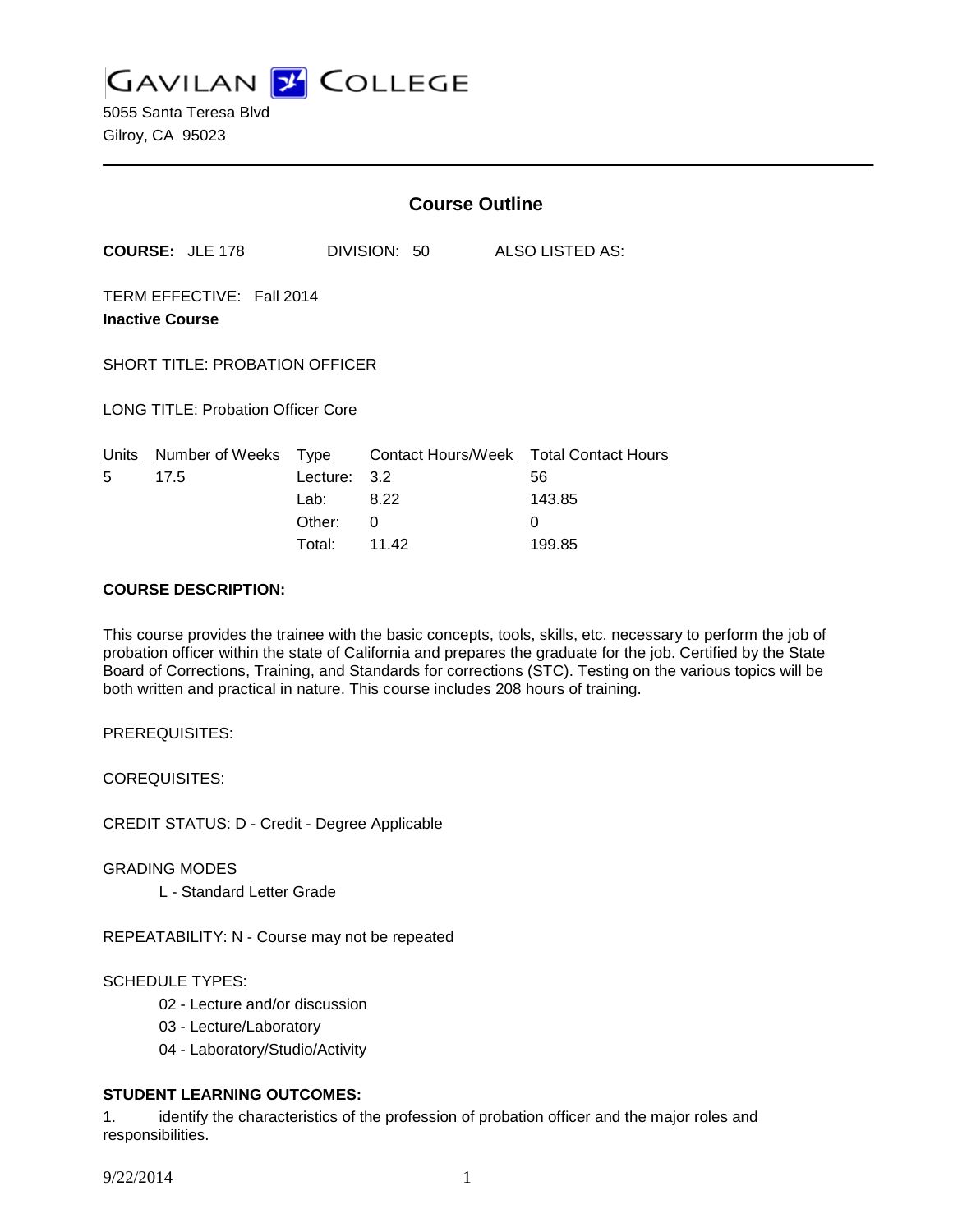Measure: written exam ILO: 2,3

2. list the major steps in the adult criminal justice system from arrest to sentencing.

Measure: written exam

ILO: 2,3

3. identify the types of written records used in investigating an adult or juvenile case and generate a written court report using the codes, Judicial Council Rules, and/or determine sentencing law manual, for sentencing calculations.

Measure: written report, role play ILO: 2,3

4. identify the legal obligations the court order places upon the probation officer.

Measure: exam

ILO: 2, 3

5. apply the principles of searching an individual in a "pat down" or "cursory search" so that the effectiveness of the search and the safety of the officer is maximized. Measure: demonstrate

ILO: 2,3

6. apply proper handcuffing techniques and a course instructed "take-down" technique Measure: demonstrate, role play ILO: 2,3

7. identify the reasons for visiting and observing the probationer in a variety of settings and identify issues during a visit.

Measure: role play, exam ILO: 1,3

# **CONTENT, STUDENT PERFORMANCE OBJECTIVES, OUT-OF-CLASS ASSIGNMENTS**

Inactive Course: 09/22/2014

8 Hours

I. ROLES AND RESPONSIBILITIES OF THE PROBATION OFFICER

- A. Identify the characteristics of the profession of probation officer
- 1. Sharing of a common set of principles and goals
- 2. Achieving a recognized body of knowledge pertaining to the

correctional employee

3. Belonging to one or more organizations that promote the interests of the profession

4. Subscribing to a code of ethics that regulates the interests of the probation officer

- B. Identify the roles, function and mission of the probation officer
- 1. Social diagnostician
- 2. Agent of change
- 3. Peace Officer
- C. Identify the major roles and responsibilities of the probation officer in

9/22/2014 2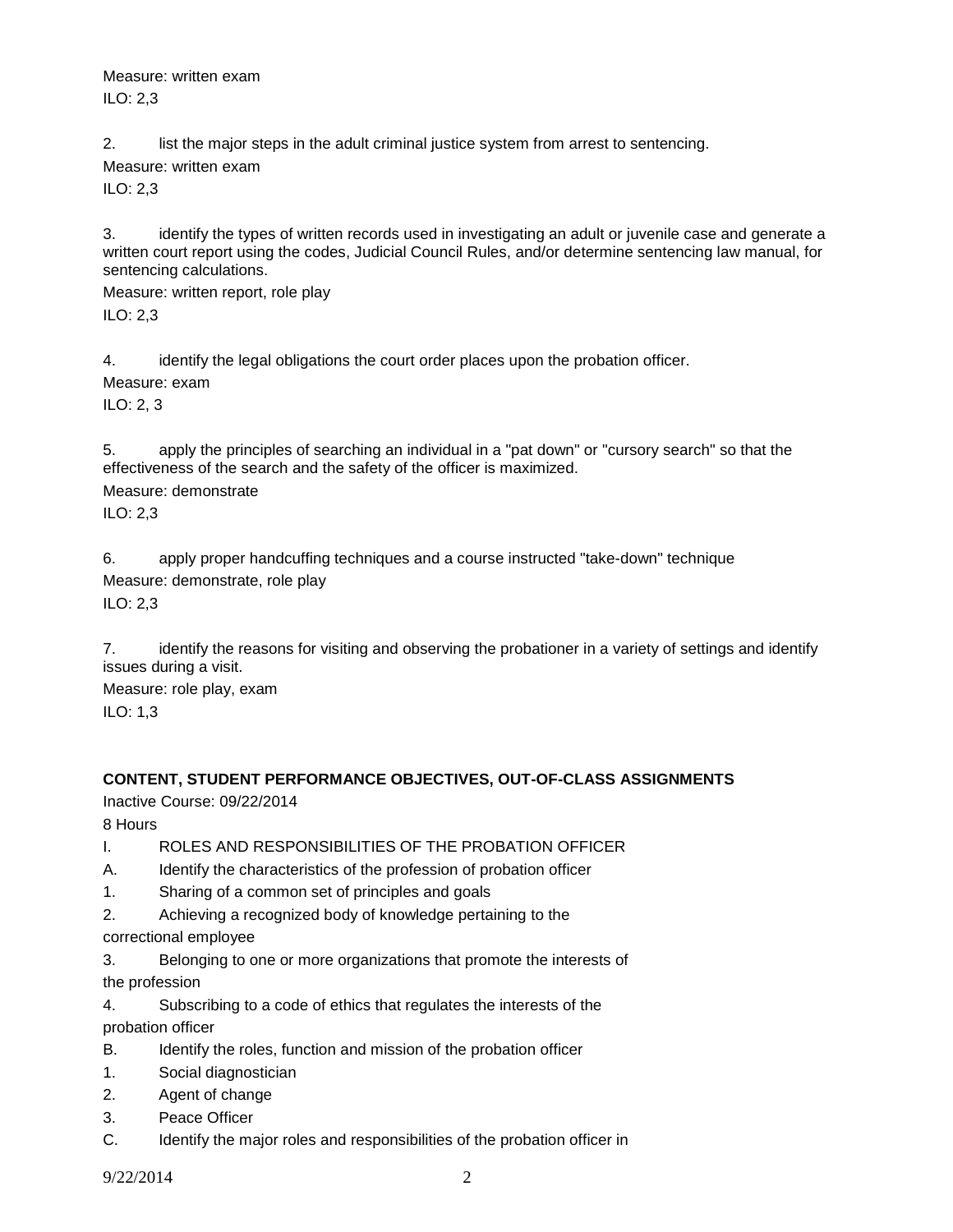relationship to the following constituencies:

- 1. State of California
- 2. County Board of Supervisors
- 3. County Judicial System
- 4. Community/Public Relations
- 5. Probationers
- 6. Other Probation Personnel
- 7. Other Agencies in the Criminal Justice System
- II. ETHICS AND THE PROBATION OFFICER
- A. Explain why probation officers, on and off duty, should exemplify the highest
- ethical and moral standards to:
- 1. Promote professionalism
- 2. Gain public support for the profession
- 3. Earn the respect and confidence of peers
- 4. Maintain a sense of self worth and pride
- 5. Handling unethical situations

STUDENT PERFORMANCE OBJECTIVES (SPO): Describe the best methods for handling unethical situations

OUT-OF-CLASS ASSIGNMENTS: Reading assignment

8 Hours

- III. LEGAL TERMINOLOGY
- A. Define and generate examples of the following terms using the codes and Judicial Council Rules for reference:
- 1. Allegation/Charge
- 2. Petition/Complaint
- 3. Minor/Defendant
- 4. Preliminary Hearing
- 5. Civil Compromise
- 6. Plea, Negotiated Plea
- 7. Finding/Conviction
- 8. Deposition/Sentence
- 9. Enhancement
- 10. Sentence Range/Confinement Time
- 11. Concurrent Sentences
- 12. Consecutive Sentences
- 13. Aggravating/Mitigating Circumstances
- 14. Warrant
- 15. Time Credits
- 16. Jurisdictional Hearing
- 17. Indictment
- 18. Base Term
- 19. Information
- 20. Sustain (petition)
- 21. Adjudication
- 22. Ward/Wardship
- 23. Custody
- 24. Grant (of Probation)
- 25. Imposition of sentence (suspended)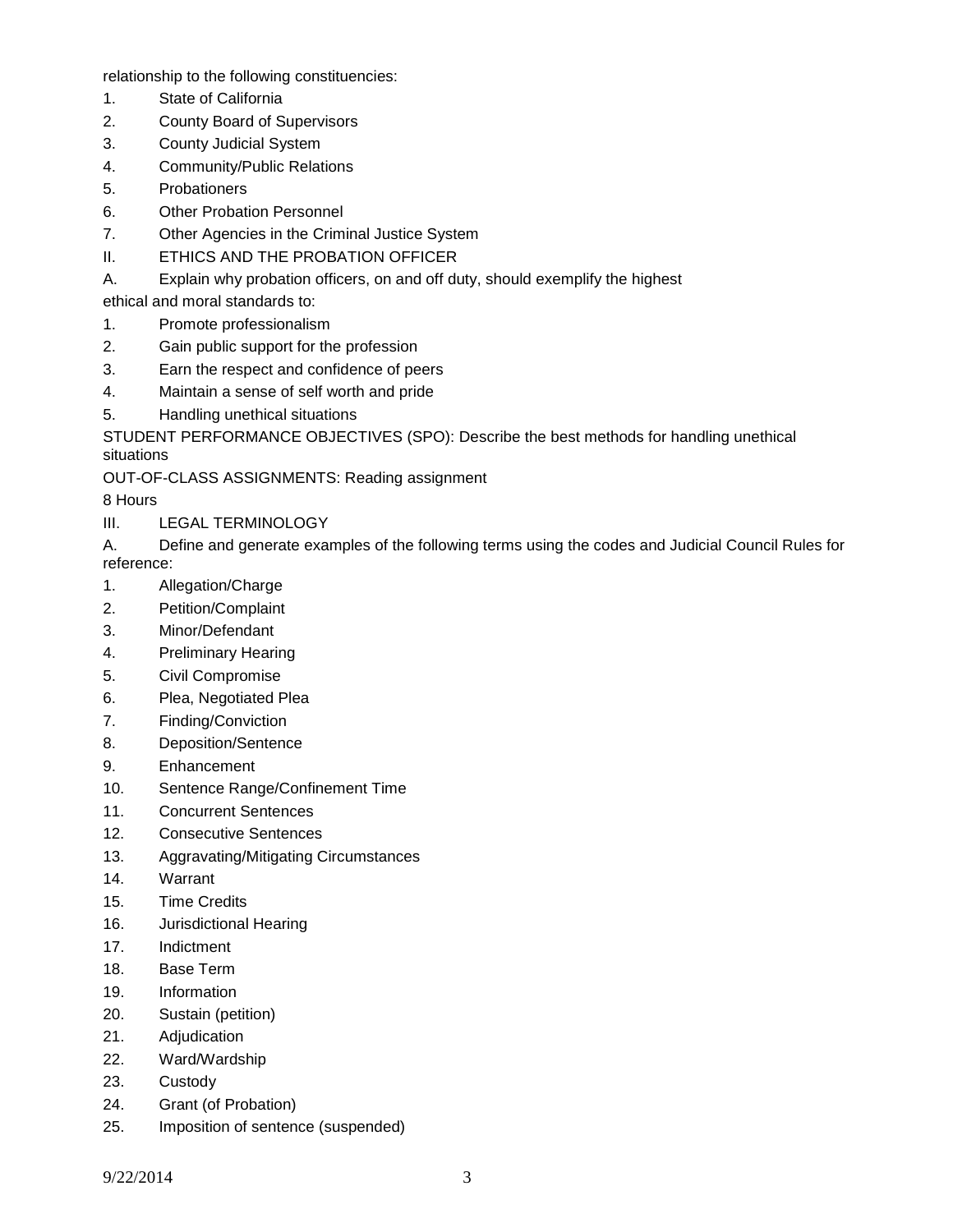- 26. Execution of sentence (suspended)
- 27. Terms and conditions
- 28. Certification (of juvenile to juvenile court)
- 29. Remand (of juvenile to adult court)
- 30. New, supplemental, subsequent, and modification (petitions)
- 31. Placement
- 32. Commitment
- 33. Peace officer
- 34. Dismissal
- 35. Termination
- 36. Felony
- 37. Misdemeanor
- 38. Infraction
- 39. "Wobbler"
- 40. Fitness hearing

SPO: Define and generate examples of the legal terms using the codes and Judicial Council Rules for reference.

OUT-OF-CLASS ASSIGNMENTS:

8 Hours

IV. LEGAL FOUNDATIONS FOR PROBATION

A. Identify the primary purpose and scope of application of each major legal reference or source that impacts the work of a probation officer.

V. REFERENCE USE OF THE CODES, STATUES, AND JUDICIAL COUNCIL RULES

A. Given a reference to a specific section or topic in the Judicial Council Rules, demonstrate the procedure for assessing that section or information on that topic

B. Given a reference to a specific code section or topic, demonstrate the procedure for accessing that section or information on that topic

C. Given a specific code violation, identify the elements, classification, and penalties of that violation using the relevant code for reference

VI. HISTORICAL MILESTONES AND CURRENT TRENDS

A. Review the major historical milestones in the development of adult and juvenile justice systems in the United States and in the State of California

VII. ADULT CRIMINAL JUSTICE SYSTEM AND PROCESS

A. Name the major steps in the adult criminal justice system from arrest to sentencing

VIII. JUVENILE JUSTICE SYSTEM AND PROCESS

A. Name the major steps in the juvenile justice system form custody to disposition

SPO: Identify the steps in the adult criminal justice system from arrest to sentencing.

OUT-OF-CLASS ASSIGNMENTS: reading case study reports

24 Hours

IX. LEGAL LIABILITY

A. Identify elements of civil liability law as they relate to the probation officer

X. CONFIDENTIALITY AND RELEASE OF INFORMATION CODES, STATUTES,

AND CASE LAW RELATING TO CONFIDENTIALITY AND RELEASE OF INFORMATION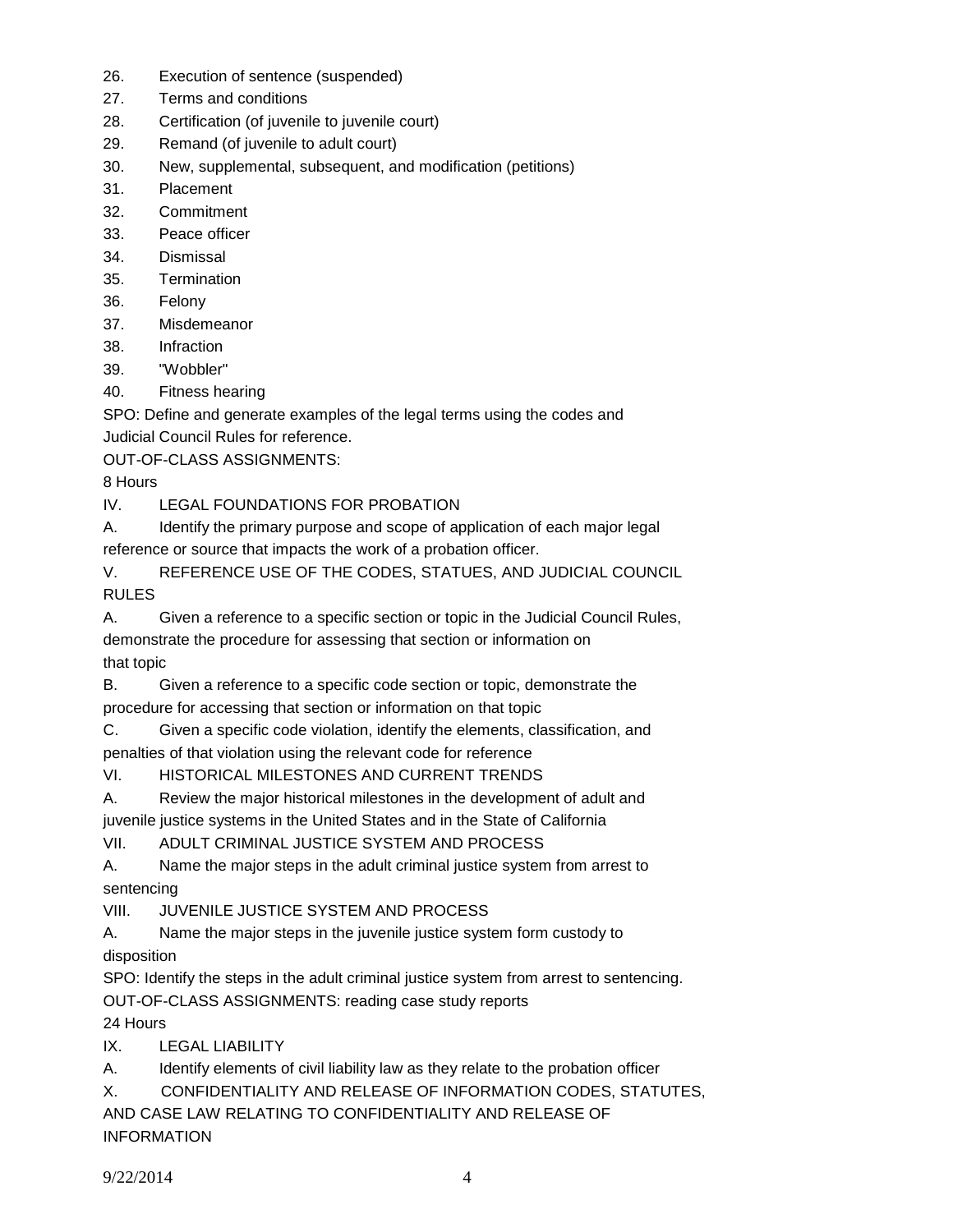A. Given the sources of legal information on confidentiality listed below,

describe procedure for accessing confidential information

1. State mandates in Penal and W&I Codes regarding destruction of public records

B. Describe the procedures for making inquiry into law enforcement systems and cross referencing the information obtained within these systems for:

- 1. Wants and Warrants
- 2. Stolen property (including vehicles and firearms)
- 3. Criminal histories
- 4. DMV information

C. Identify the statewide information systems directly accessible to California criminal justice agencies, including CLETS, SJIS, NLETS and NCIC XI. IDENTIFYING PROBLEMS AND PREDICTIORS

A. Indicators of Psychological Problems

1. Presented with a simulated interview or interaction between a client and a probation officer, generate a written description of the client's behavior and appearance

B. Indicators of Substance Abuse

1. Given a class of substance abuse, identify behaviors likely to be

displayed by the abuser

C. Indicators of Family Violence

1. Given a list of symptoms and behaviors, identify those that might be indicative of child abuse

D. Indicators of Gang Affiliation

1. Identify those signs, symbols, emblems and/or graffiti that indicate gang affiliation or associations

XII. JUVENILE DETENTION DECISIONS

A. Legal Obligations and Decision-Making

1. Identify the key factors which must be considered in the decision to

detain or release

B. The role of law enforcement and probation when a minor is taken into custody using the Welfare and Institutions Code for reference

C. Key points of information to be obtained during a detention interview with a juvenile.

XIII. CASE INFORMATION GATHERING: WRITTEN RECORDS

A. Case Information Gathering: Written Records

1. Types of written records used in investigating an adult or juvenile case.

2. Identify the key information to obtain, and its uses, from probation files on a juvenile and adult.

3. Identify the key information obtained from the Juvenile Hall log and/or staff, and its uses.

XIV. CASE INFORMATION GATHERING:INTERVIEWING

A. Investigation Interviewing

1. Key information to be gathered in an investigation/dispositional interview with an adult or with a juvenile offender

2. In a simulated interview, demonstrate the use of leading questions, follow up questions, and active listening techniques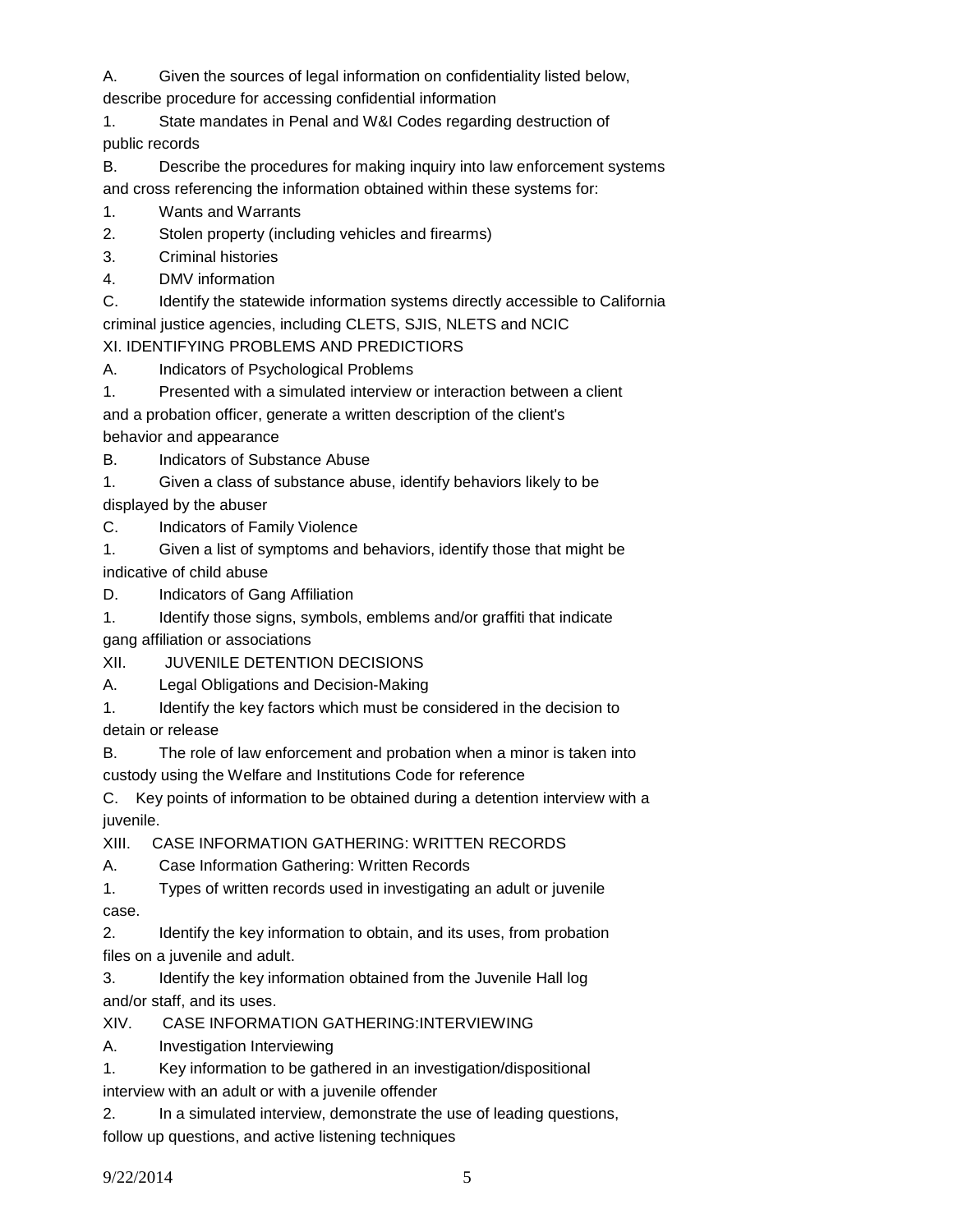3. The benefit of a risk/need assessment when developing a pre-

sentence and/or investigation report

4. Key points of information to be obtained or covered during an

investigation or dispositional interview with a significant family

member(e.g. parent or spouse) of an adult or juvenile offender.

SPO: Identify the key points of information to be obtained or covered during an investigation or dispositional interview with a significant family member(e.g. parent or spouse) of an adult or juvenile offender.

OUT-OF-CLASS ASSIGNMENTS: Prepare questions for mock interview scenario

# 24 Hours

XV. VICTIM INTERVIEWS

A. Identify the role of the probation officer toward the victim and the rights of victims in the criminal justice system

B. Identify the key information that should be obtained in an interview with a

victim, including the victim's: 1. Description of the offense and its impact on him or her

2. Statement of loss or injury

3. Recommendation for the disposition of the case

4. Requests for special probation conditions (e.g., stay away orders, HIV

tests, etc.)

XVI. RESTITUTION, FINES AND OTHER PAYMENTS

A. Legal Foundations and Terminology

1. Define the legal terms using the relevant codes, statutes, and Judicial Council Rules

2. Exercise: Given a sample of cases in which fines and restitution are to

be paid, classify each case in terms of the disposition of monies as

specified in the law relevant statutes, e.g., 1202.4 PC and 730.6 WIC

and Judicial Council Rules for reference

3. Classes of claims that are considered losses for restitution purposes using the relevant codes for reference. wages

XVII. COURT REPORTS AND PRESENTATIONS

A. Court Reports

1. Identify the elements of court reports, social studies and presentence

reports that are mandated by the Penal and Welfare and Institutions Codes

2. Explain the purpose and essential content of the court reports

3. Identify key principles for writing court reports and making presentations to the court.

B. Presentations to the Court and Testifying

1. Identify the roles of the key figures in court

2. Identify the principles for appearing in court as a witness and/or when making other oral presentations

C. Dispositional Alternatives in Juvenile Cases

1. The role of the probation officer's recommendation in the disposition

of a juvenile case

D. Writing a Report to the Juvenile Court

1. Given a complete investigation file on a juvenile offender, generate a written court report using the codes, Juvenile Court Rules, and a sample departmental policy manual for reference. This report should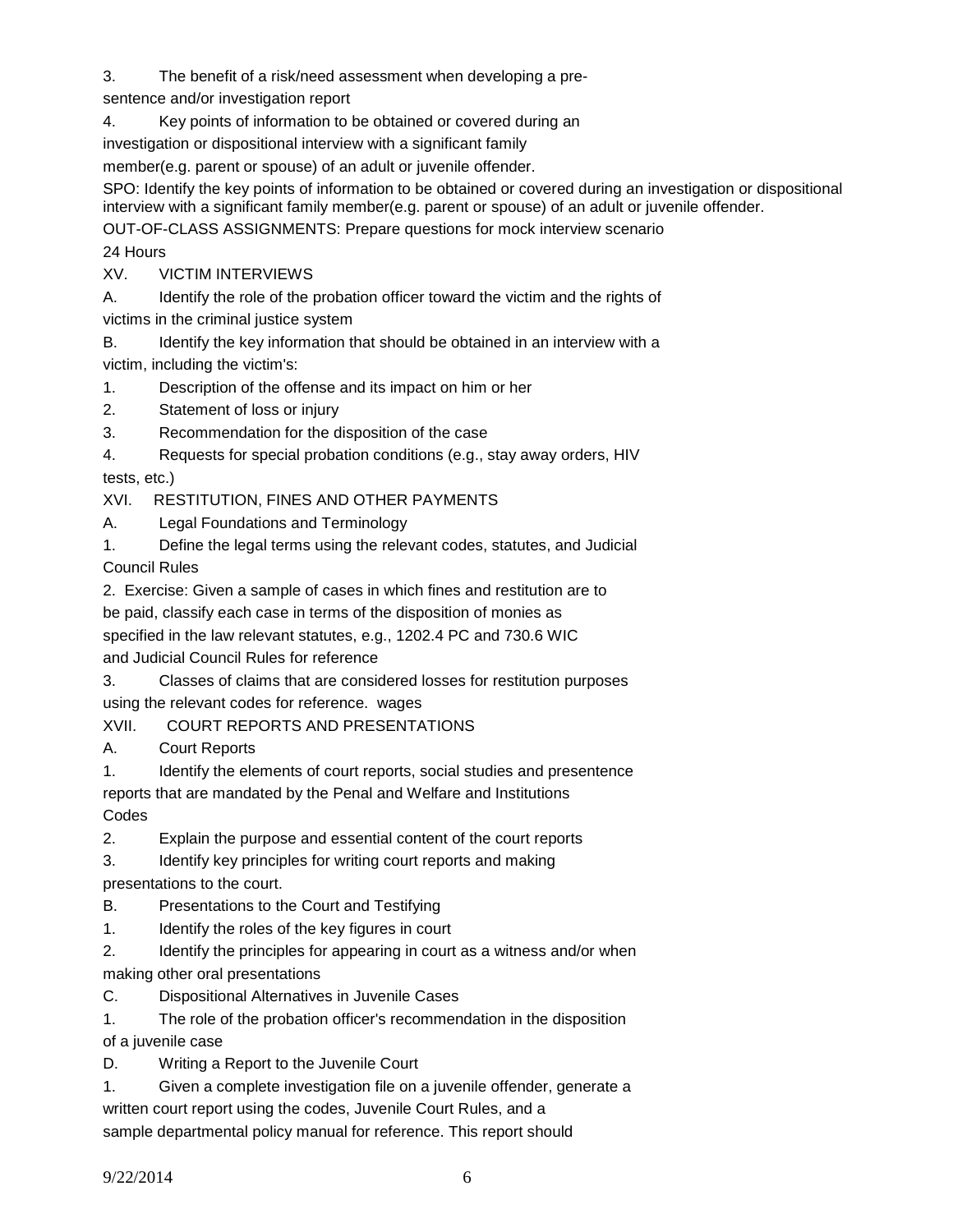be organized into three sections and cover the topics indicated and incorporate good writing principles

E. WRITING A REPORT TO THE ADULT COURT

1. Given a complete investigation file on an adult defendant, generate a written court report.

SPO: Given a complete investigation file on a juvenile offender, generate a written court report using the codes, Juvenile Court Rules, and a sample departmental policy manual for reference. This report should be organized into three sections and cover the topics indicated and incorporate good writing principles

OUT-OF-CLASS ASSIGNMENTS: Write a report to the adult court.

24 Hours

XVIII. ESTABLISHING A CASEWORK RELATIONSHIP

A. Reviewing Court Orders and Preparing for the Orientation Meeting with the Probationer

1. The legal obligations the court order places upon the probation officer

2. General conditions of probation and any special conditions applicable to a case.

3. The importance of the initial interview with the new probationer

B. Conducting the Orientation Meeting and Interview with the Probationer

1. Key things to observe or question during the interview using items in a local risk and needs assessment system.

C. Given a sample case file on anew probationer, generate an interview plan including topics to be covered and questions to be asked

D. Establishing Case Goals and Plans

1. Identify the criteria by which case plans should be evaluated

E. Factors in Making Referrals

1. List the key factors to consider in referring a probationer for services in the community

2. Identify the reasons for establishing a good relationship with local referral agencies or persons

XIX. PROVIDING COUNSELING AND ASSISTANCE

A. Responding to Probationer Questions and Requests

1. "Rules of Thumb" for responding to probationer's questions

2. Given a sample of probationer questions/comments, identify those that may suggest hidden agendas

B. Interstate Compact and Out of County Jurisdictional Issues

1. Delineate the process and legal requirements for Interstate Compact Supervision pursuant to PC 1203 for adults and WIC 1300 for juveniles.

2. The process and legal requirements for inter county transfer using the relevant codes for reference

3. Parameters and proper application of courtesy supervision

C. Problem Assessment

1. Given case studies describing problems of a probationer and/or their family, generate an assessment of the nature and severity of the problem(s) and the probation officer's ability to counsel or assist in each situation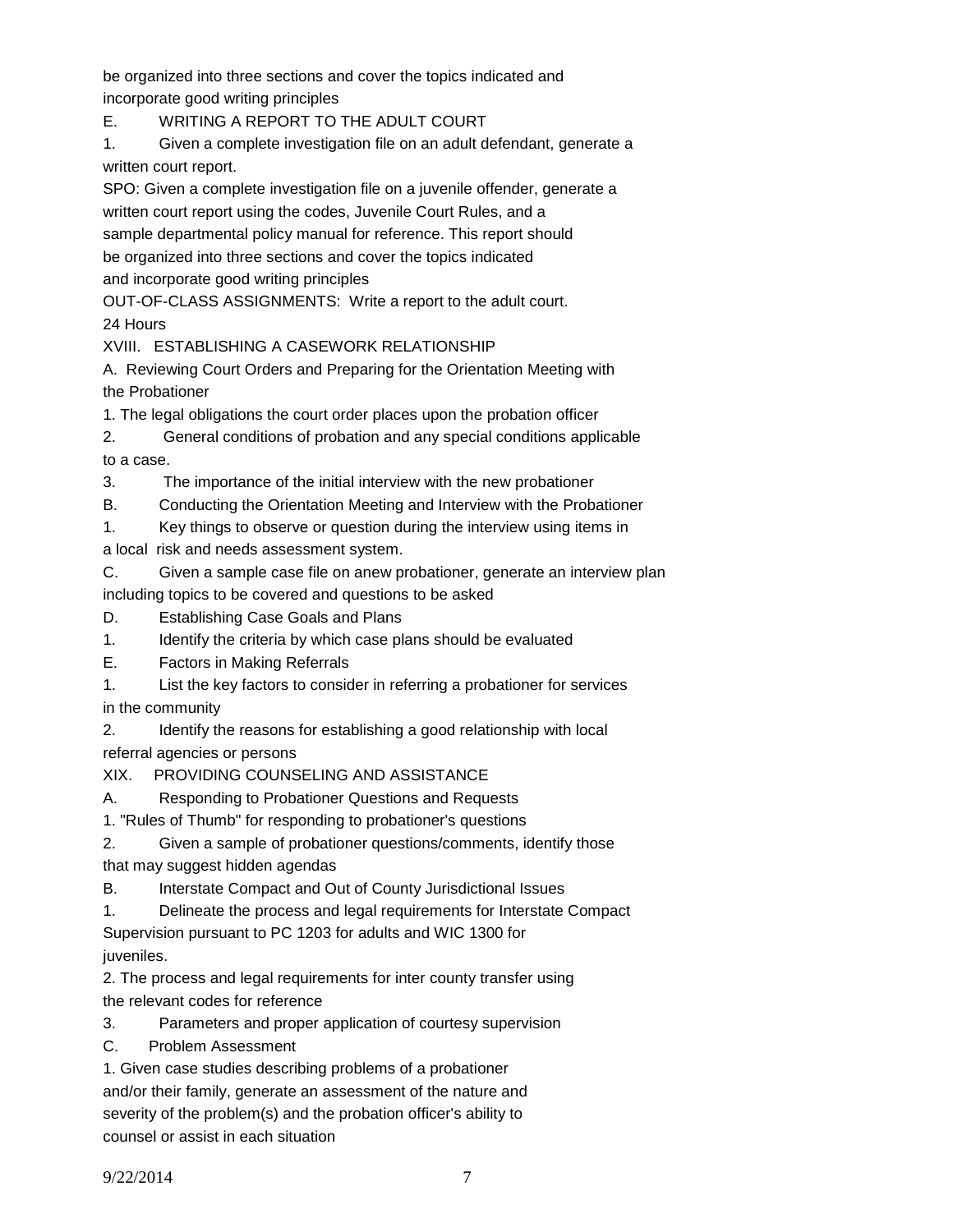2. Given samples of probationer and/or family problems, identify possible referral alternatives and community resources.

D. Crisis Intervention Counseling

1. Given a description of a crisis situation in which one or more persons is emotionally upset, identify appropriate responses by the probation officer

2. Given a description of an interpersonal conflict, identify appropriate responses the probation officer might use to resolve or facilitate resolution of the conflict

XX. MONITORING PROBATIONER PERFORMANCE

A. Personal Contacts with Probationers

1. Given a description of an interaction between a probation officer and a probationer, generate a chronological entry which meets the monitoring and record keeping requirements of PC1203.10 and department policy

2. Reasons for making personal contact with the probationer

3. Potential problems involved in visiting a probationer at work

B. Other Sources of Information

1. Given a sample case study, generate a list of those individuals who should be contacted during the course of the case, including the

frequency of contact, and the purpose of the contact

C. Communications with other Agencies about the Probationer

1. Identify the responsibilities of the probation officer in terms of notifying authorities of new law violations and providing assistance in police investigations

2. Explain why it is important that probation departments and law

enforcement agencies cooperate

D. Contraband, Evidence & Legal Principles of Searches

1. Define "chain of custody"

2. Given a scenario, identify the elements which must be documented to maintain the "chain of custody.

SPO: Identify the process and legal requirements for inter county transfers.

OUT-OF-CLASS ASSIGNMENTS: reading assignment - Case Study 16 Hours

XXI. OFFICER SAFETY: FOUNDATIONS

A. Personal Safety Precautions

1. Safety issues for making a field visit to a probationer.

2. Policy issues regarding when a probation officer should be

accompanied by a police officer when making a field visit to a probationer.

3. The "universal safety precaution" and their applications to probation

supervision functions, e.g. searches, taking urine samples, etc

B. Searching Buildings and Vehicles

1. Identify steps that should be taken before a planned search is conducted

2. Systematic and safe procedures when conducting searches of rooms, facilities, outbuildings, automobiles, including how to respond to the finding of hazardous materials, weapons, etc.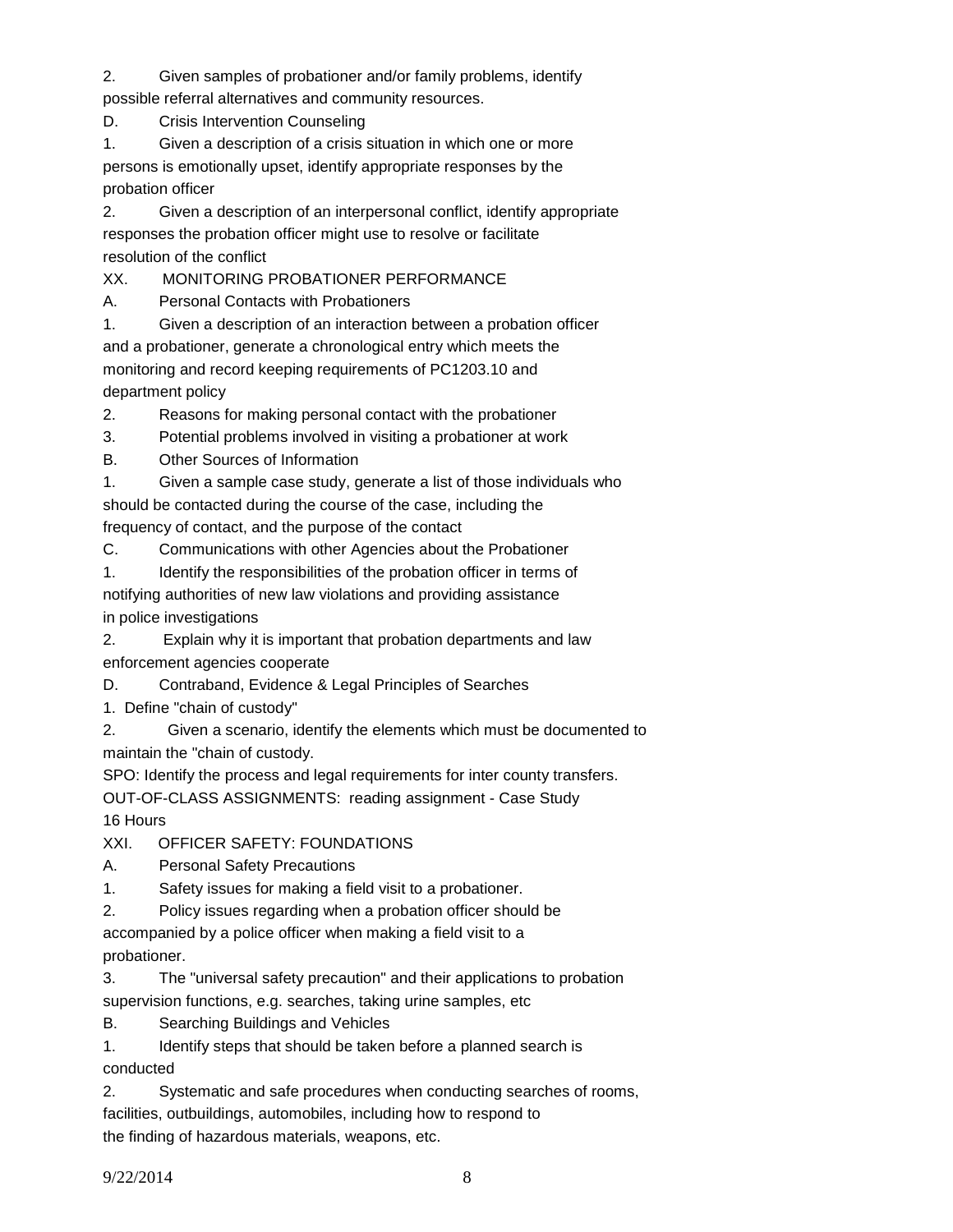- C. Preparation for Transport
- 1. The steps to follow in preparing to transport a probationer
- D. Principles of Use of Force
- 1. Probation officer's use of reasonable force in making an arrest
- E. Principles of Use of Restraints
- 1. The purposes, laws and principles for using handcuffs on probationers
- 2. Limitations for use of handcuffs

SPO: List the "universal safety precaution" .

OUT-OF-CLASS ASSIGNMENTS: reading assignment

40 Hours

XXII. OFFICER SAFTETY: PHYSICAL SKILLS TRAINING

- A. Evasive and Blocking Techniques
- 1. Participate in instructor led Warm-Up Exercises
- 2. Participate in instructor led Flexibility Exercises

3. Demonstrate the course instructed balance, footwork and body movements to avoid an attacking person

4. Demonstrate the course instructed footwork to evade an attack

5. Demonstrate course instructed techniques using hands and arms to

block an attack. These techniques are not required to incorporate advanced blocking motions. They may be simply using hands and

arms to protect the head

- B. Handcuffing
- 1. Demonstrate proper manipulation of handcuffs
- 2. Demonstrate handcuffing a complaint, non-threatening subject
- 3. Demonstrate assisting a handcuffed person who is prone to his/her feet.

4. Demonstrate assisting a handcuffed person to a sitting position in a vehicle

C. Arrest And Control Techniques

1. In a simulation, demonstrate two course instructed joint lock control holds

2. In a simulation, demonstrate a course instructed "take-down"

technique

D. Searching The Person

1. Demonstrate the principles of searching an individual in a "pat

down" or "cursory search" so that the effectiveness of the search and the safety of the officer is maximized

2. Demonstrate the covering officer responsibilities during a search of a subject

3. Demonstrate the principles of searching an individual in a high risk/arrest situation so that the effectiveness of the search and the safety of the officer is maximized.

E. Two Officers Arrest and Control Techniques

1. Demonstrate a course instructed two officer, one subject take down technique

F. Physical Skills Testing and Review

SPO: Demonstrate assisting a handcuffed person who is prone to his/her feet, avoiding the possibility of positional asphyxia.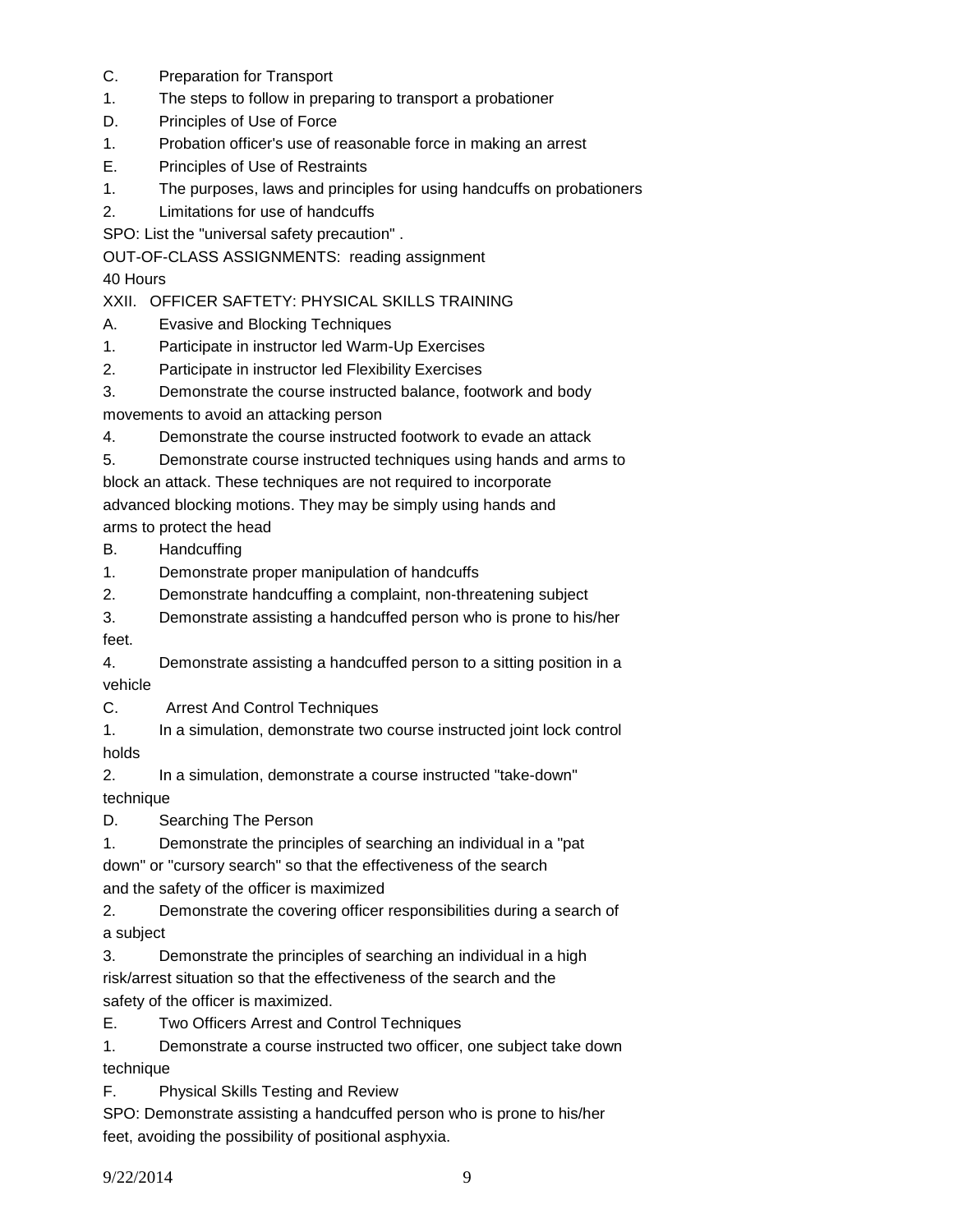OUT-OF-CLASS ASSIGNMENTS: reading assignment - Department Use of Force policy 24 Hours

## XXIII. RESPONDING TO PROBATIONER PERFORMANCE

A. Violations of Probation or New Law Violations

- 1. The reasons for periodic review and response to probationer behavior
- 2. Given a description of an incident, classify the behavior of the

person(s) involved as legal or illegal using the relevant codes for reference

B. Modifications of Case Plan

1. Given a case study including progress reports, reassess the probationer's status with respect to case goals and generate a written plan suggesting modification of plan or other specific responses to the probationer's behavior. This plan must be consistent with the original court order

2. Given the same case study, discuss options for early termination of active supervision

C. Priority Setting for Probation Officer Functions

- 1. Given a sample set of supervision functions designate the priority in
- which those responsibilities should be handled

XXIV. CPR

A. CPR/AED for the Professional Rescuer

1. Responding to adults, children and infants experiencing breathing and cardiac emergencies.

2. Using an AED on adults and children.

SPO: Demonstrate CPR on adult, child, and infant.

# **METHODS OF INSTRUCTION:**

Lecture/Lab. Individualized direction and instruction as appropriate, depending upon student need.

# **METHODS OF EVALUATION:**

CATEGORY 1 - The types of writing assignments required: Percent range of total grade: 15 % to 25 % Written Homework Reading Reports

CATEGORY 2 -The problem-solving assignments required: Percent range of total grade: 25 % to 35 % Homework Problems **Quizzes** Exams

CATEGORY 3 -The types of skill demonstrations required: Percent range of total grade: 30 % to 40 % Class Performance/s Performance Exams